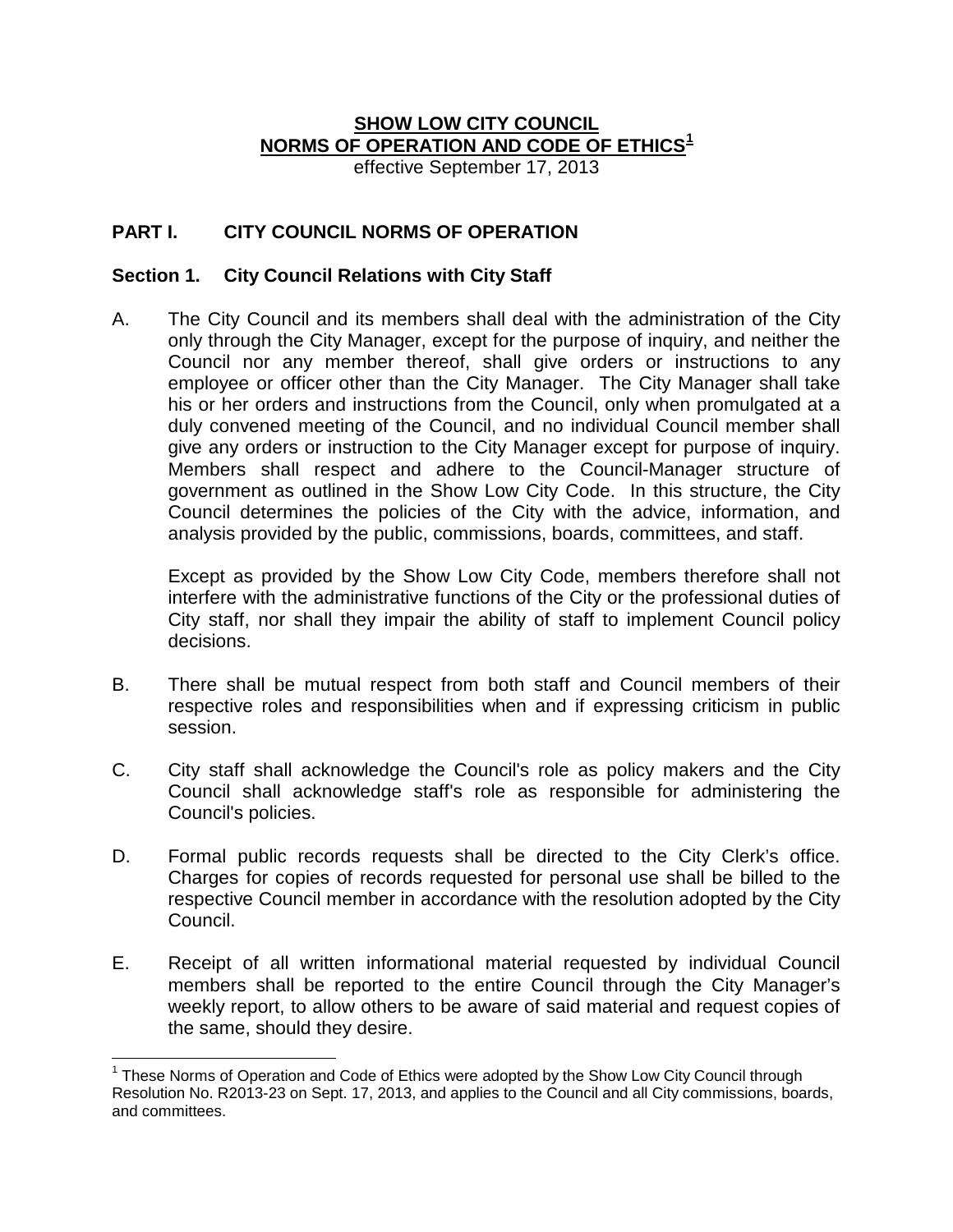#### **Section 2. City Council Relations with City Commissions, Boards and Committees and Council Member Representation to Other Agencies and Organizations**

- A. Members of the City Council shall not use their power of office to attempt to influence or publicly criticize commission, board, or committee recommendations or influence or lobby individual commission, board, or committee members on any item while under their consideration. It is important for commissions, boards, and committees to be able to make objective recommendations to the City Council on items before them. Members of Council who attempt to strongly influence commission, board or committee positions on any item may prejudice or hinder their role in reviewing the commission's, board's, or committee's recommendation as a member of the City Council.
- B. Individual Council members shall have the right to attend commission, board, committee, or City staff meetings but shall not speak or become involved in meeting discussions unless the Council member is the liaison to that commission, board, or committee or has been invited to attend a City staff meeting because of the Council member's expertise. Council members are allowed to address the board as a citizen during the public comment portion of the agenda.
- C. If a Council member appears before another government agency or organization to give a statement on an issue affecting the City, the Council member should first indicate the majority position and opinion of the Council, if known or previously discussed. Personal opinions and comments may be expressed only if the Council member clarifies that these statements do not represent the position of the City Council.

## **PART II. CODE OF ETHICS**

The Show Low City Council believes that citizens and businesses are entitled to fair, ethical, and accountable local government. To this end, the Show Low City Council has established a Code of Ethics for the members of the City Council and the City's commissions, boards, and committees to assure public confidence in the integrity of local government and its effective and fair operations, and therefore shall:

- A. Act in the Public Interest. Recognizing that stewardship of the public interest must be their primary concern, members will work for the common good of the people of the City of Show Low and not for any private or personal interest, and they will assure fair and equal treatment of all persons, claims, and transactions coming before the City Council, commissions, boards, and committees.
- B. Comply with the Law. Members shall comply with the laws of the nation, the State of Arizona and the City of Show Low in the performance of their public duties. These laws include, but are not limited to, the United States and Arizona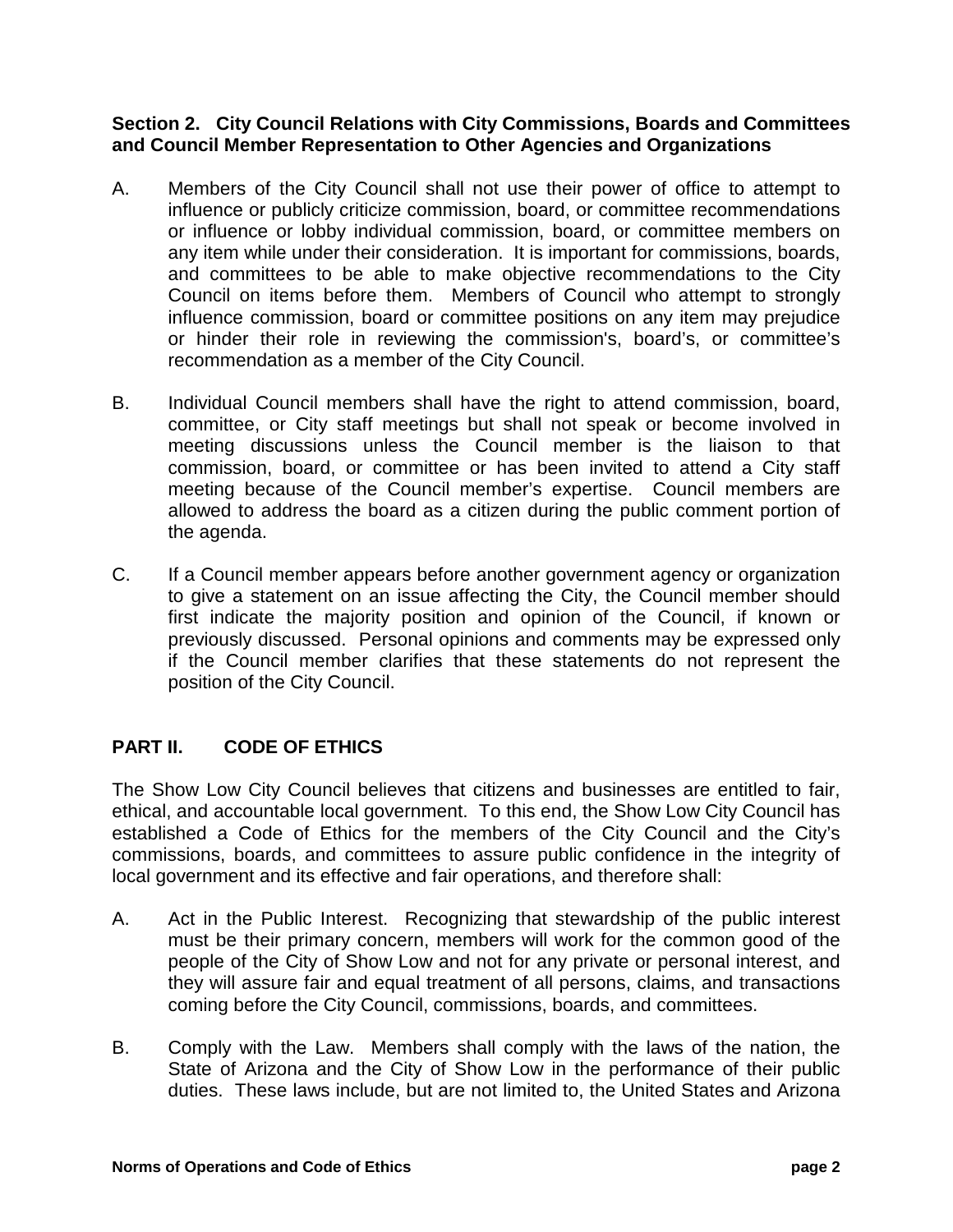Constitutions, the Show Low City Code and Policies, laws pertaining to conflicts of interest, election campaigns, financial disclosure, and the public open meeting law.

- C. Conduct of Members. The professional and personal conduct of members must be above reproach and avoid even the appearance of impropriety. Members shall refrain from abusive conduct, personal charges or verbal attacks upon the character or motives of other members of the Council, commissions, boards, committees, staff, and the public.
- D. Respect for Process. Members shall perform their duties in accordance with the processes and rules of order established by the City Council and commissions, boards and committees governing the deliberation of public policy issues, meaningful involvement of the public, and implementation of policy decisions of the City Council by City staff.
- E. Conduct of Public Meetings. Members shall prepare themselves for public issues, listen courteously and attentively to all public discussions before the body, and focus on the business at hand. They shall refrain from interrupting other speakers, making personal comments not germane to the business of the body, or otherwise interfering with the orderly conduct of business.
- F. Meeting Attendance. It is the responsibility of Council members to attend Council meetings and the responsibility of other members to attend meetings of their respective board, commission, or committee to which they have been appointed in order to fairly conduct the business of Show Low. It is also the responsibility of members who have been appointed as voting members representing Show Low on other boards, commissions, or committees to attend meetings of those boards, commissions, or committees. Absence from meetings should be avoided if at all reasonably possible. The member shall contact the City Clerk, Chair of the committee or board, or other responsible staff person if unable to attend a meeting. Members shall be required to provide current contact information to the City Clerk. Failure to attend two consecutive meetings without notice may result in removal from the board, commission, or committee.
- G. Decisions Based on Merit. Members shall base their decisions on the merits and substance of the matter at hand, rather than on unrelated considerations.
- H. Communication. Members shall publicly share substantive information that is relevant to a matter under consideration by the Council, commissions, boards, or committees, which they may have received from sources outside of the public decision-making body.
- I. Conflict of Interest. In order to assure their independence and impartiality on behalf of the common good, members shall not use their official positions to influence government decisions in which they have a material financial interest or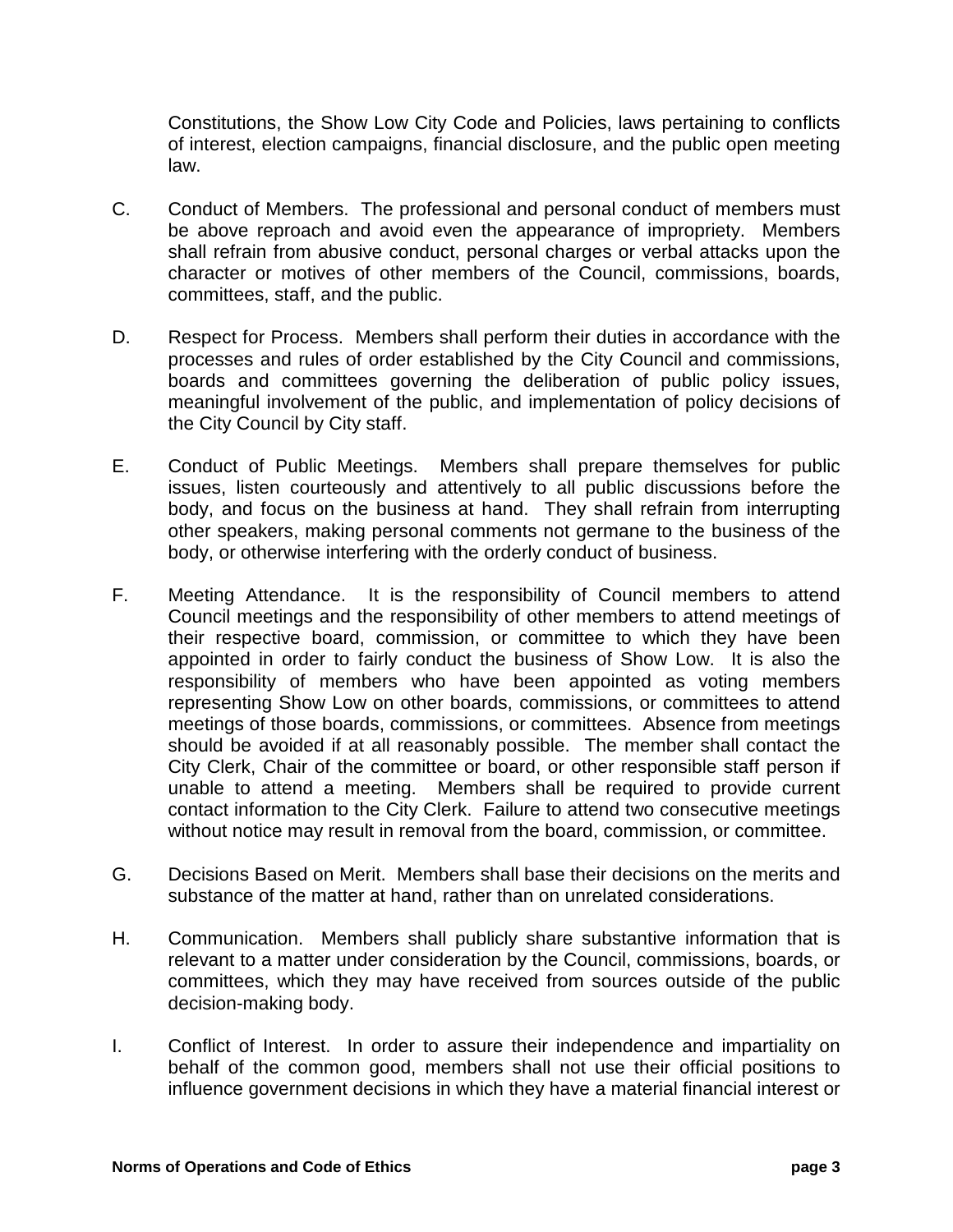where they have an organizational responsibility or personal relationship that may give the appearance of a conflict of interest. The purpose of the conflict of interest laws is to prevent self-dealing by members and to remove or limit any improper influence which might bear on a member's decision. A conflict of interest occurs when (i) a member or a relative of the member has a pecuniary interest in a matter that may come before the Council during the member's term of office on which the member sits and that interest is not a remote interest as defined in A.R.S. Section 38-502(10), or (ii) when the member has an interest that results in the member not being able to act impartially on a matter before the Council. "Relative" means the spouse, child, child's child, parent, grandparent, brother, or sister of the whole or half-blood and their spouses and the parent, brother, sister, or child of a spouse.

- 1. Compliance with Conflict of Interest Laws. Members shall comply with the conflict of interest laws of Arizona. If a member is not sure he or she has a conflict of interest on a matter before the Council, the City Attorney should be contacted. Requests related to conflicts of interest are confidential; however, official opinions of the City Attorney are required by law to be a public record.
- 2. Disclosure of Conflict of Interest. If a member has a conflict of interest, he or she shall disclose that fact as soon as possible by filing a statement with the City Clerk setting forth the nature of the conflict of interest or declaring the nature of the conflict of interest for the record of the minutes of the meeting. The member shall not participate in any matter as a member in the matter.
- 3. Loyalty. Members have an obligation to put the interest of Show Low over personal considerations and to make the public's interest their primary concern.
- 4. Personal Interests. Occasionally a member may find that he or she has a personal interest in a matter, even though a conflict of interest would not exist under the conflict of interest laws. Members are encouraged to adhere to strongly held ethical values which are exercised in good faith and to refrain from discussing or voting on a matter if he or she believes the personal interest precludes making a fair and impartial decision.
- 5. Abstaining from Voting. A member should not abstain from voting on a matter before his or her Council unless he or she has a conflict of interest or believes he or she may have a conflict of interest or a personal interest as set forth in Paragraph I, *Conflict of Interest*.

Members shall abstain from participating in deliberations and decision-making where conflicts may exist.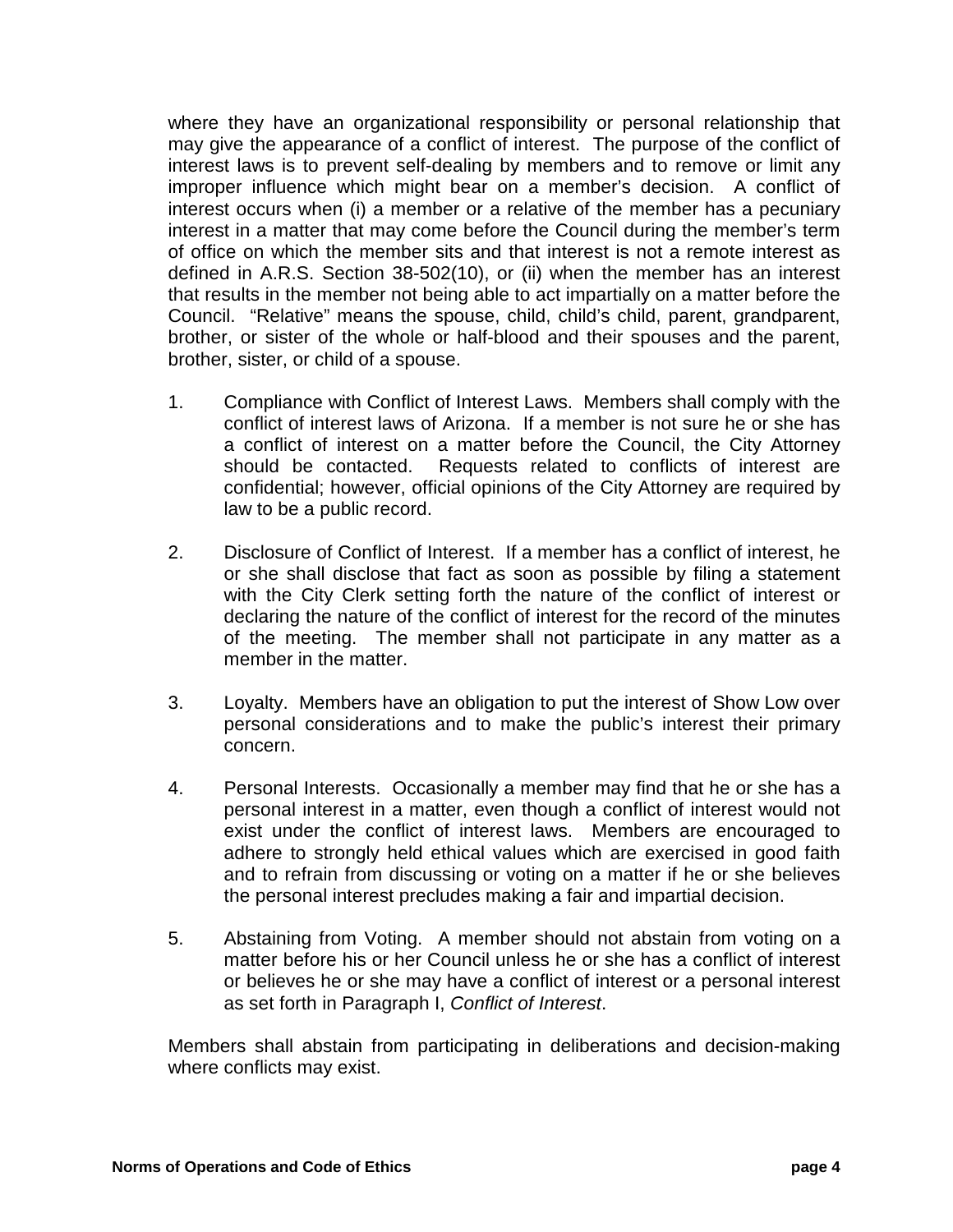- J. Gifts and Favors Prohibited, exceptions.
	- 1. Members are prohibited from soliciting, receiving, or accepting gifts and favors of any kind from anyone who attempts to influence the passage or defeat of legislation, ordinances, rules, regulations, nominations, and other matters that are pending or proposed and are subject to formal approval by the Council. The term "gifts and favors of any kind" includes money, services, loans, travel, entertainment, hospitality (including meals), promises of any future gifts, or anything of value that might be construed as an attempt to create a more favorable relationship than that enjoyed by any other citizen, including: (a) the purchase, sale, or lease of any real or personal property by the member, that member's relative, or an entity in which that member has a financial interest at a value below or above that available to the general public, and (b) employment and/or services, contracts, direct or indirect, by a member, that member's relative, or an entity in which that member or relative has a financial interest.
	- 2. Members are prohibited from soliciting, receiving, or accepting gifts and favors of any kind, as defined above, from anyone who is engaged in a general practice or specific situation that involves the City's decisionmaking or permitting processes, except as exempted below.

Gifts. Members shall disclose in writing to the City Clerk any (i) gift, benefit, or favor received with a value in excess of \$50.00 or (ii) any gifts, benefits, or favors with a combined value in excess of \$50.00 within a sixmonth period, from a person with a financial interest in business with the City or in a matter which may come before the Council. The written disclosure shall be made within two (2) business days of receipt of the gift, benefit, or favor or multiple gifts, benefits, or favors totaling \$50.00 in value within a six-month period. If the gift is donated to Show Low or a bona fide charity, it does not have to be disclosed; provided however, that the gift is donated immediately upon receipt.

Exemptions include entertainment, hospitality (including meals), transportation, and token mementoes directly associated with events that a member is attending as a representative of the City. If any gift, favor, or personal benefit is permissible and exceeds \$50.00 in value, then the member must declare it in writing to the City Clerk's office within five (5) business days of acceptance, unless it is:

(a) Admission to events which are sponsored or funded in whole or in part by the City, if furnished by the City or sponsor(s) of such events;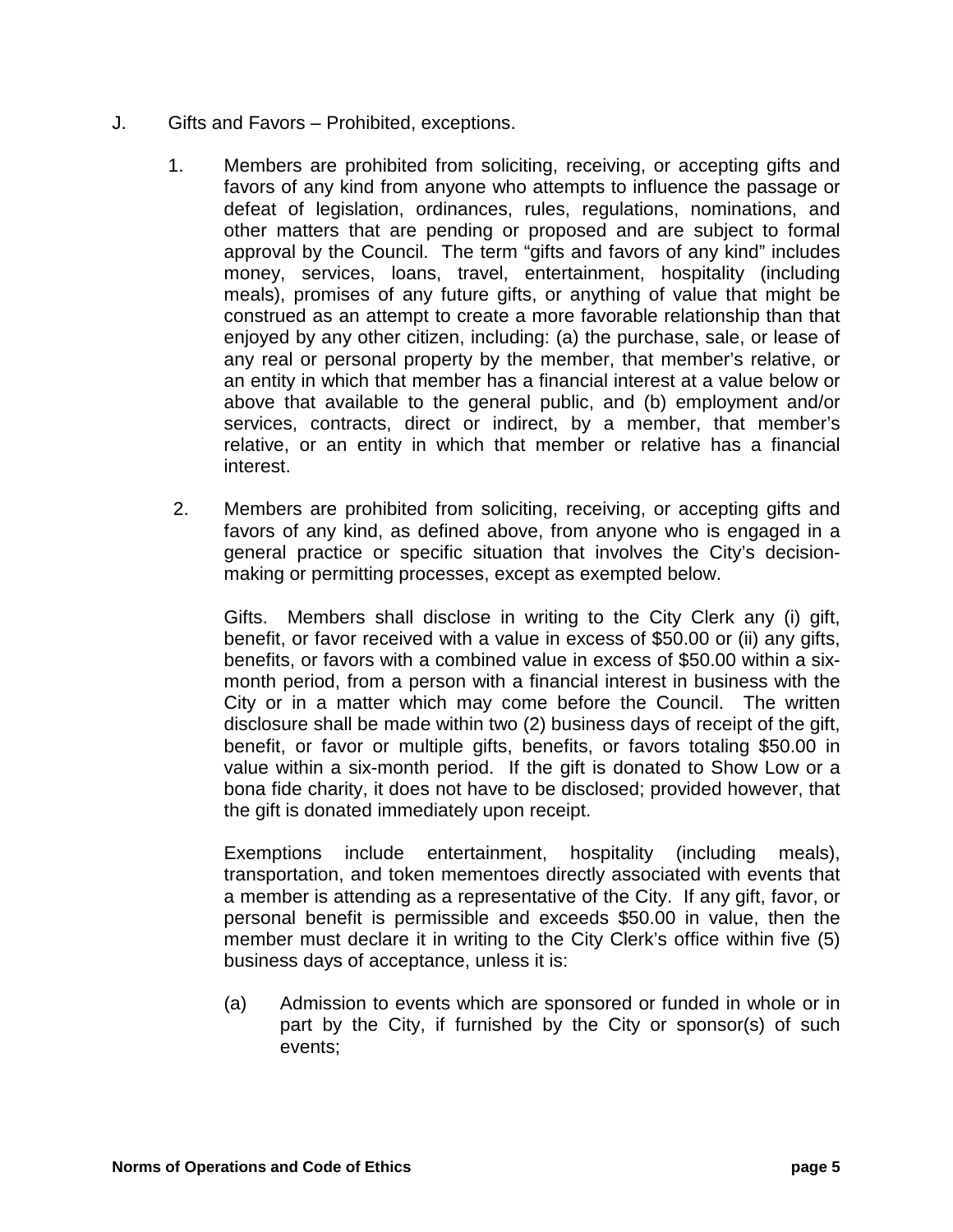- (b) Reasonable hosting, including meals and refreshments, travel, and related expenses, furnished in connection with official speaking engagements, ceremonies, or other Council-related appearances on behalf of the City, when public or civic purposes are served;
- (c) Gifts of goodwill or other tokens of appreciation accepted on behalf of the City, or in the case of food, accepted and shared with others in the City work place; or
- (d) Items received and donated to a charitable organization.
- K. Confidential Information. Members shall respect the confidentiality of information concerning the property, personnel or affairs of the City. They shall neither disclose confidential information without proper legal authorization nor use such information to advance their personal, financial, or other private interests.
- L. Use of Public Resources. Members shall not use public resources not available to the public in general, such as City staff time, equipment, supplies, or facilities for private gain or personal purposes.
- M. Representation of Private Interests. In keeping with their role as stewards of the public interest, Council members shall not appear on behalf of private interests of third parties before the Council or any commission, board, or committee or proceeding of the City, nor shall members of commissions, boards, and committees appear before their own bodies or before the Council on behalf of the private interests of third parties on matters related to the areas of service of their bodies.
- N. Advocacy. Members shall represent the official policies or positions of the City Council, commissions, boards or committees to the best of their ability when designated as delegates for this purpose. When presenting their individual opinions and positions, members shall explicitly state they do not represent the City of Show Low, nor will they infer that they do.
- O. Independence of Commission, Boards, and Committees. Because of the value of the independent advice of commissions, boards, and committees to the public decision-making process, Council members shall refrain from using their position to unduly influence the deliberations or outcomes of commission, board, and committee proceedings.
- P. Positive Work Place Environment. Members shall support the maintenance of a positive and constructive work place environment for City employees and for citizens and businesses dealing with the City. Members shall recognize their special role in dealing with City employees to in no way create the perception of inappropriate direction to staff.